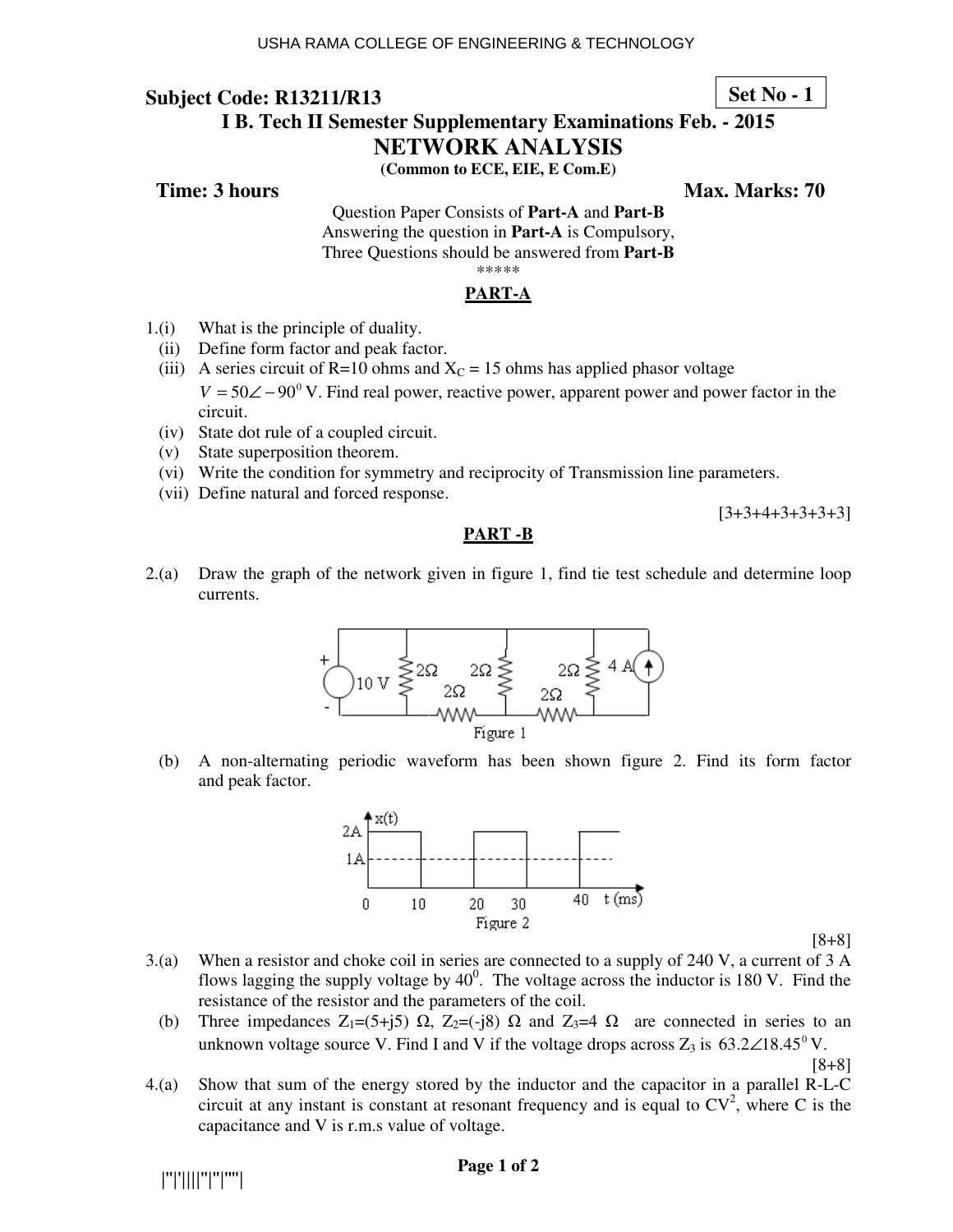#### USHA RAMA COLLEGE OF ENGINEERING & TECHNOLOGY

# **Subject Code: R13211/R13**

# **Set No - 1**

[8+8]

[8+8]

4.(b) For the circuit shown in figure 3, find the voltage drop across  $\beta \Omega$  reactance.



- 5.(a) State and explain Reciprocity theorem with an example.
	- (b) Find the Norton and Thevenin's equivalents with respect to the terminals a-b as shown in figure 4.



6. Find ABCD and h-parameters of the circuit in Figure 5.



- 7.(a) Derive an expression for voltage across capacitor in a series RC circuit excited by a unit step voltage. Assume that initial voltage across capacitor is zero.
- (b) A sinusoidal voltage  $v = 250 \sin 50$  t is applied suddenly to series R-L circuit with R =  $10 \Omega$ and  $L = 5H$ . Find the instant at which transient current becomes zero.

[8+8]

[16]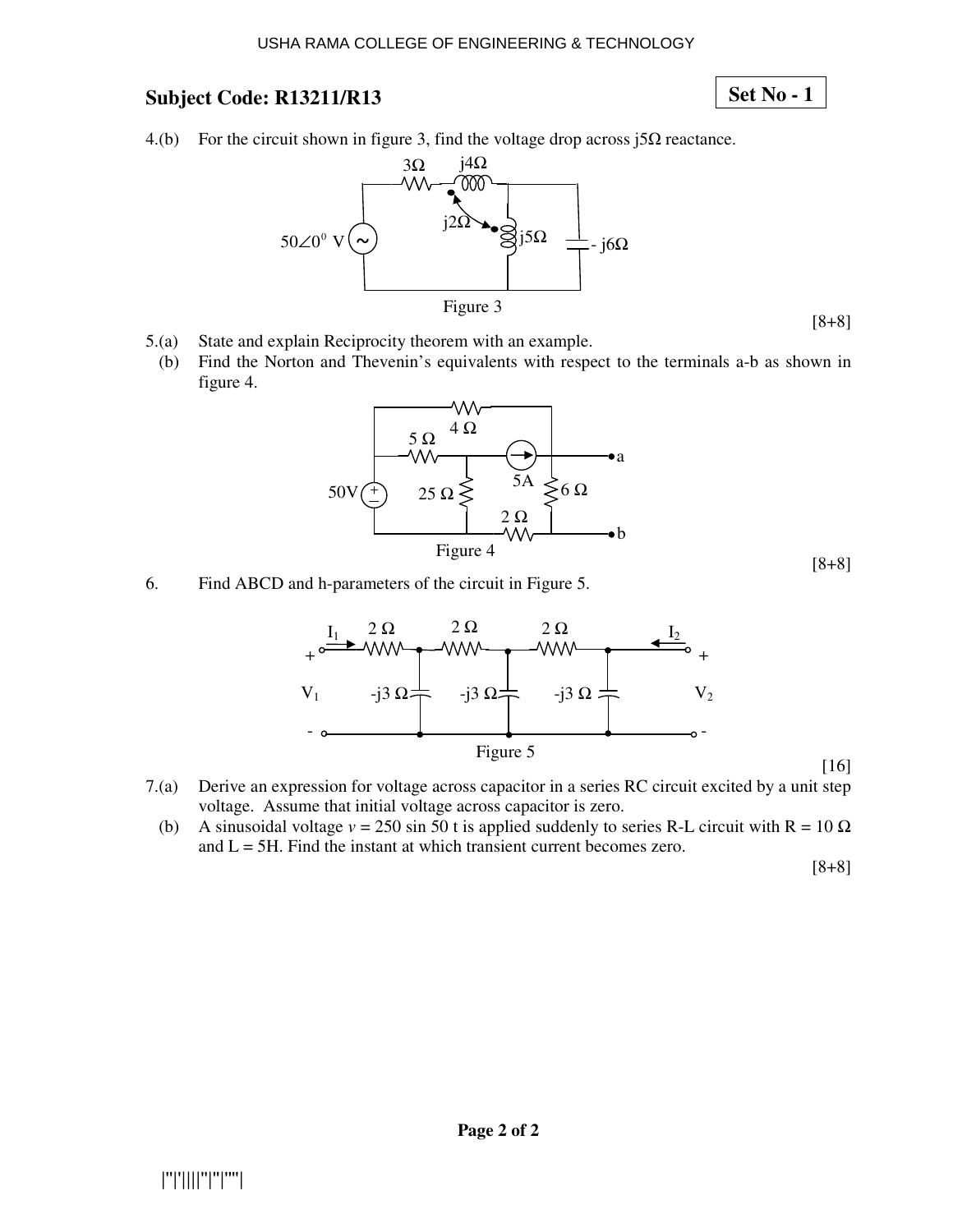# **I B. Tech II Semester Supplementary Examinations Feb. - 2015**

#### **Set No - 2**

# **NETWORK ANALYSIS**

**(Common to ECE, EIE, E Com.E Branches)** 

**Time: 3 hours Max. Marks: 70**  Max. Marks: 70

Question Paper Consists of **Part-A** and **Part-B** Answering the question in **Part-A** is Compulsory, Three Questions should be answered from **Part-B** \*\*\*\*\*

## **PART-A**

- 1.(i) Define RMS value and average value
	- (ii) Define planar graph and non-planar graph. What is the difference between these two?
- (iii) In a circuit the applied voltage  $v = 100 \sin(\omega t + 20^{\degree})$  V and a resulting current  $i = 5\sin(\omega t - 60^\circ)$  A. Determine real power, reactive power, apparent power and power

- (iv) An R-L-C series circuit has R= 10 ohms, L= 0.04 H, and C=1 $\mu$ F. Determine half power frequencies.
- (v) State reciprocity theorem.
- (vi) Write the condition for symmetry and reciprocity of inverse h-parameters.
- (vii) Define time constant and write the expression for time constant for R-L and R-C circuit.

 $[2+3+4+4+3+3+3]$ 

#### **PART -B**

- 2.(a) A circuit consisting of three resistances  $12\Omega$ ,  $18\Omega$  and  $36\Omega$  respectively joined in parallel is connected in series with a fourth resistance. The whole circuit is applied with 60V and it is found that the power dissipated in the  $12\Omega$  resistor is 36 W. Determine the value of the fourth resistance and the total power dissipated in the circuit.
	- (b) Define basic cutset and basic loop incidence matrices and write these for the following graph by taking 1,2,3 as three branches as shown in Figure 1.



- 3.(a) In an electrical circuit R, L and C are connected in parallel. R = 15  $\Omega$ , L= 0.5 H and C = 10  $\mu$ F. The circuit is energized with supply at 200 V, 50 Hz. Calculate (i) the impedance
	- (ii) current taken from the supply
	- (iii) power factor of the circuit and power consumed by the circuit.
	- (b) A series combination of R and C is in parallel with a 25  $\Omega$  resistor. A 50 Hz source results in a total current of 6.5 A, a current of 5 A through 25  $\Omega$  resistance and a current of 2.3 A in the RC branch. Find apparent, active, reactive power and power factor of the circuit.

|''|'||||''|''|''''|

factor in the circuit.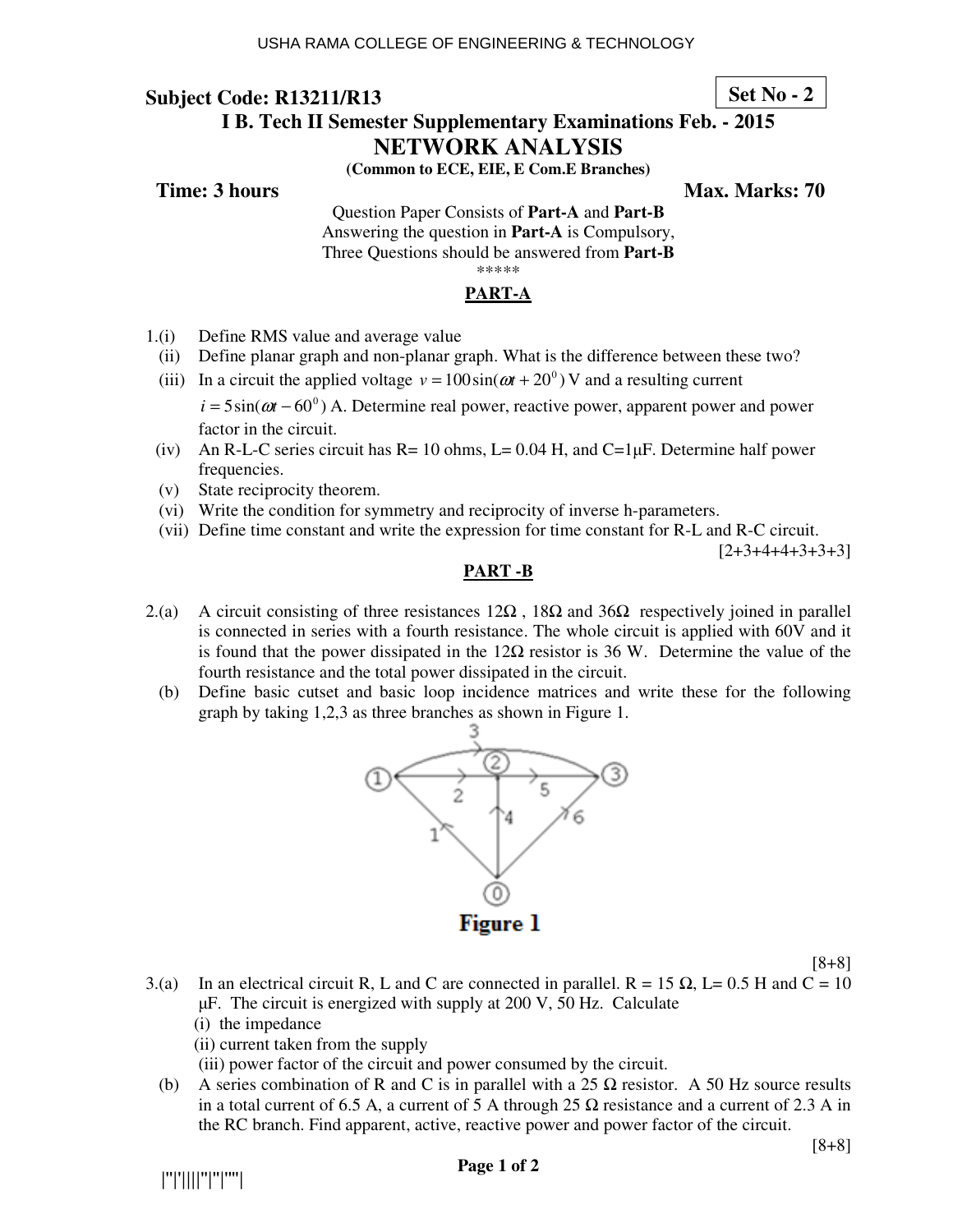#### USHA RAMA COLLEGE OF ENGINEERING & TECHNOLOGY

# **Subject Code: R13211/R13**

- 4.(a) In a pair of coupled coils, coil 1 has a continuous current of 2A and the corresponding fluxes  $\Phi_{11}$  and  $\Phi_{21}$  are 0.3 mWb and 0.6 mWb respectively. If the number of turns are N<sub>1</sub>=500,  $N_2$ =1500, find  $L_1$ ,  $L_2$ , and M.
	- (b) Obtain an expression for frequency at which maximum voltage across the capacitance occurs in a series resonant circuit.

[8+8]

**Set No - 2**

- 5.(a) State and explain compensation theorem with an example.
	- (b) Using superposition theorem find  $v_0$  in Figure 2.



[8+8]

- 6.(a) Two two-port networks are connected in series. Prove that the overall Z-parameters are the sum of corresponding individual Z-parameters.
	- (b) Find the ABCD-parameters of the network shown in Figure 3. Verify the whether the circuit is reciprocal.



[8+8]

- 7.(a) For an RC series circuit, a sinusoidal voltage  $v(t) = V_m$  sinot is applied at  $t = 0$ . Find the expression for transient current.
- (b) Find the current i(t) in the network shown in Figure 4 for  $t > 0$ . At  $t = 0$  the network was unenergized.

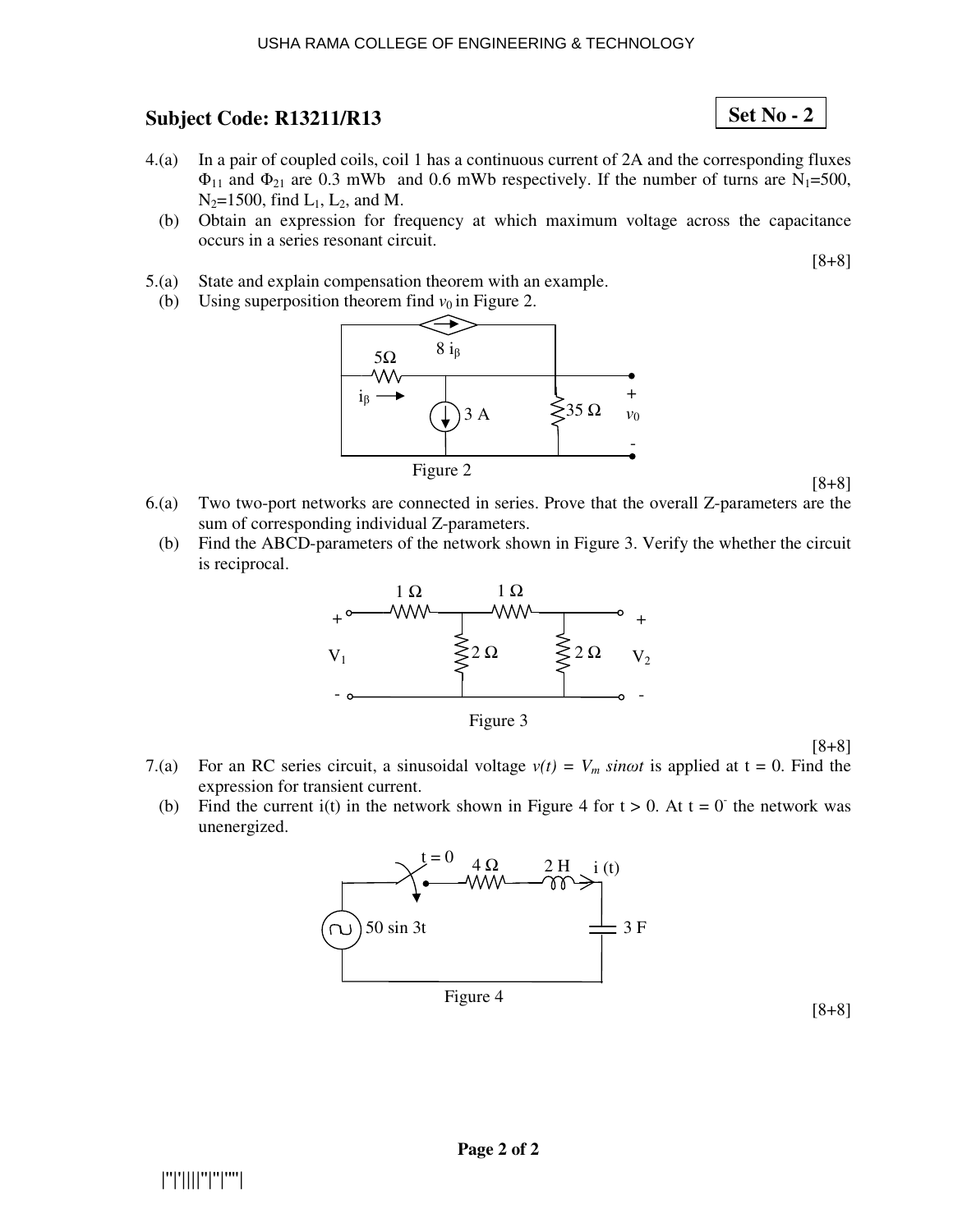## **Set No - 3**

# **I B. Tech II Semester Supplementary Examinations Feb. - 2015**

## **NETWORK ANALYSIS**

**(Common to ECE, EIE, E Com.E Branches)** 

**Time: 3 hours Max. Marks: 70 Max. Marks: 70** 

Question Paper Consists of **Part-A** and **Part-B** Answering the question in **Part-A** is Compulsory, Three Questions should be answered from **Part-B** \*\*\*\*\*

#### **PART-A**

- 1.(i) What are the uses of source transformation.
	- (ii) State Kirchhoff's laws.
	- (iii) A two element series circuit R=5 ohms and  $X_L$ =10 ohms has an effective applied voltage of 100 V. Find real power, reactive power, apparent power and power factor in the circuit. Draw power triangle.
	- (iv) A series circuit with R=50 ohms, L=0.1 H and C=10  $\mu$ F has an applied voltage  $V = 100 \angle 0^{\circ}$  V. Find maximum voltage across inductor and the frequency at which it occurs.
	- (v) State compensation theorem.
	- (vi) Write the condition for symmetry and reciprocity of h-parameters.
	- (vii) Voltage across the capacitor cannot change instantaneously. Justify.

 $[2+3+4+4+3+2+4]$ 

## **PART -B**

2.(a) Construct the incidence matrix for the graph shown in Figure.1.



(b) Using nodal analysis, find current in  $2 \text{ k}\Omega$  resistor in the circuit shown in figure 2.



[8+8]

- 3.(a) Obtain the expressions for star-delta equivalence of impedance network.
	- (b) A two element series circuit is connected across AC source  $e(t) = 200\sqrt{2} \sin(\omega t + 20^0) V$ . The current in the circuit then found to be  $i(t) = 10\sqrt{2} \cos(\omega t - 25^\circ)$  *A*. Determine the parameters of the circuit.

|''|'||||''|''|''''|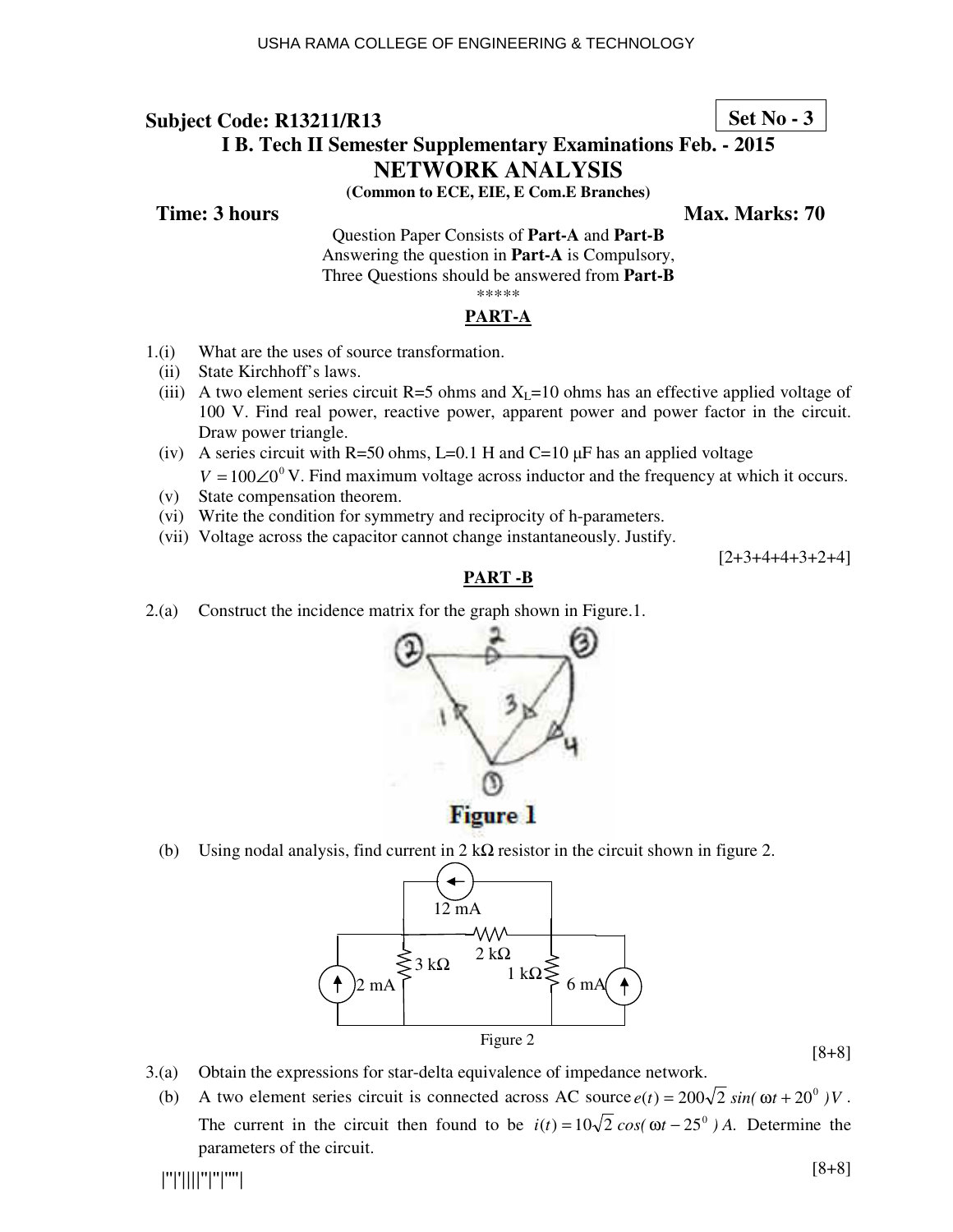#### USHA RAMA COLLEGE OF ENGINEERING & TECHNOLOGY

#### **Page 1 of 2**

# **Subject Code: R13211/R13**

- 4.(a) Two coils have a coupled coefficient K=0.85 and coil 1 has 250 turns. The current in coil 1 is 2 A and total flux is 0.3 mWb. When the current  $i_1$  is reduced linearly to zero in 2 milliseconds the voltage induced in coil 2 is 63.75 V. Find  $L_1$ ,  $L_2$ ,  $N_2$  and M.
	- (b) Show that sum of the energy stored by the inductor and the capacitor connected in series R-L-C circuit at resonant at any instant is constant and is equal to  $LI^2$ , where L is the inductance and I is r.m.s value of current.
- 5.(a) State and explain Norton's theorem with an example.
	- (b) Find the voltage V in the figure 3 shown using superposition principle.



- 6.(a) Determine the inter relation between Z-parameters and h-parameters.
	- (b) Derive conditions for reciprocity and symmetry for transmission parameters and y-parameters.
	- (c) Find the ABCD parameters of the network shown in Figure 4.



Figure 4

[5+5+6]

- 7.(a) Explain the use of Laplace transform technique to perform transient analysis with suitable example.
	- (b) A series RC circuit has R = 50  $\Omega$  and C = 90  $\mu$ F to which a voltage  $v = 230 \sin 314$  t is applied at  $t = 2.1$  msec. Obtain an expression for  $i(t)$ .

[8+8]

**Set No - 3**

[8+8]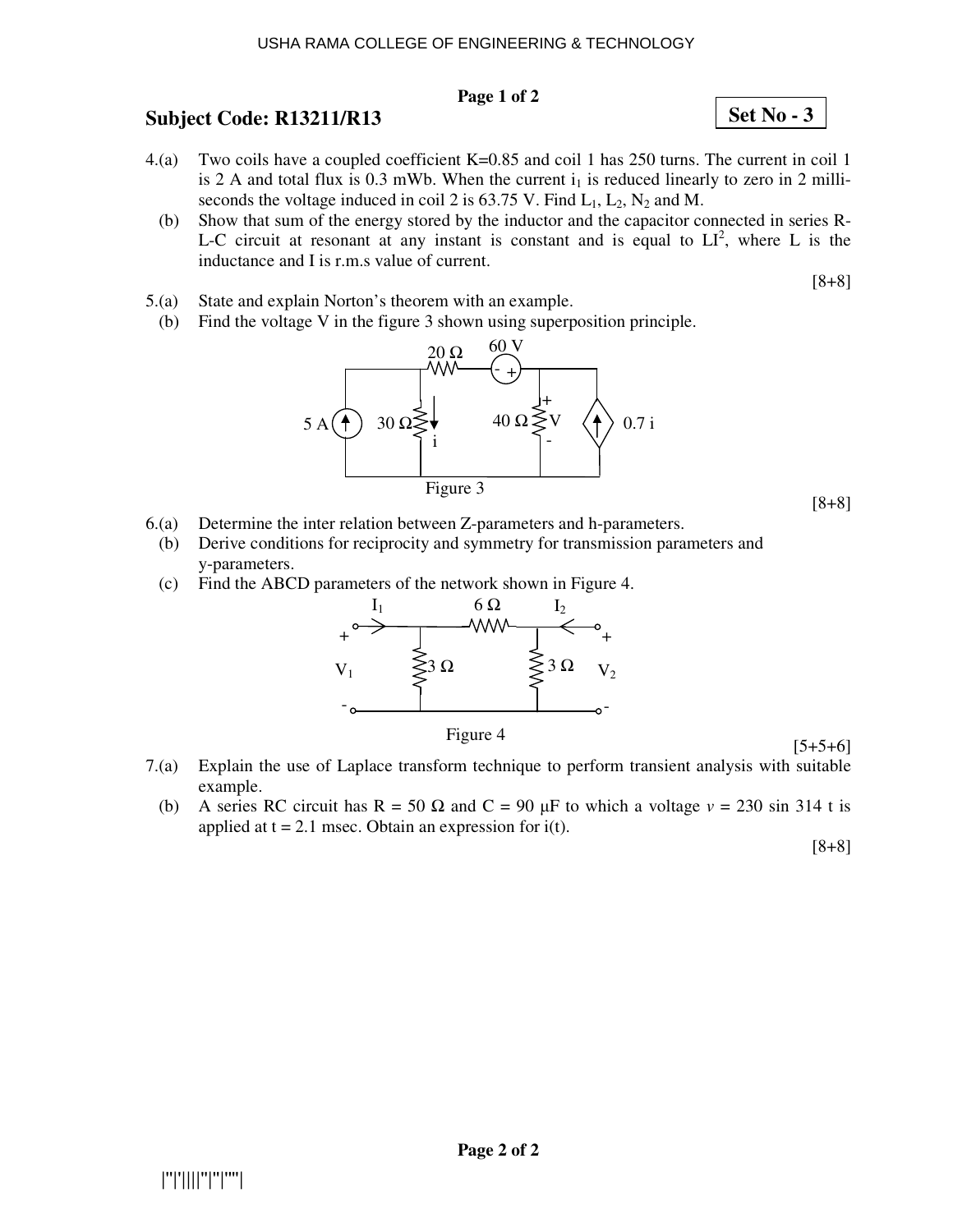**Set No - 4**

# **I B. Tech II Semester Supplementary Examinations Feb. - 2015**

# **NETWORK ANALYSIS**

**(Common to ECE, EIE, E Com.E Branches)** 

**Time: 3 hours Max. Marks: 70 Max. Marks: 70** 

Question Paper Consists of **Part-A** and **Part-B** Answering the question in **Part-A** is Compulsory, Three Questions should be answered from **Part-B** \*\*\*\*\*

## **PART-A**

- 1.(i) Transform a voltage source of 150 V with an internal resistance of 3 ohms into an equivalent current source and its resistance.
	- (ii) Define (i) tree (ii) cutset (iii) tieset
	- (iii) The impedance of a circuit is  $Z=(6+i8)$  ohms and an applied voltage  $V = 50\angle 45^{\circ}$  V. Determine real power, reactive power, apparent power and draw power triangle.
	- (iv) Define coefficient of coupling and give its expression in terms of self and mutual inductances.
	- (v) State Norton's theorem.
	- (vi) Write the condition for symmetry and reciprocity of Z- and Y-parameters.
	- (vii) Current through the inductor cannot change instantaneously. Justify.

 $[3+3+4+3+3+3+3]$ 

## **PART -B**

- 2.(a) A 50  $\Omega$  resistor is in parallel with a 100  $\Omega$  resistor. The current in 50  $\Omega$  resistor is 7.2A. What is the value of third resistance to be added in parallel to make the line current as 12.1A?
	- (b) Explain about ideal and non-ideal voltage and current sources.
	- (c) Find mesh currents and determine voltage across each element in the circuit shown in Fig.1.



[6+4+6]

- 3.(a) An R-C series circuit of R = 4.7 kΩ and C = 1µF is connected across a voltage source of 150 V, 50 Hz. Determine impedance, power factor, current flowing in the circuit? What is the power dissipated in the circuit.
	- (b) Find the impedance and voltage across resistor and inductor, if a resistor of  $1k\Omega$  and an inductor of 110 mH are connected in series to a source 11 V, 10 kHz? Also find the power factor and power dissipated in the circuit.

[8+8]

- 4.(a) Two coupled coils with self inductance  $L_1=0.2$  H and  $L_2=0.2$  H have a coupling coefficient K=0.6. The Number of turns in coil 2 is 1000. If the current in coil 1 is  $i_1=10$  sin400t amperes, determine the voltage in coil 2 and the maximum flux set up by coil 1.
	- (b) Show that the resonant frequency  $\omega_0$  of an RLC series circuit is the geometric mean of  $\omega_1$ and  $\omega_2$ , the lower and upper half-power frequencies respectively. [8+8]

#### **Page 1 of 2**